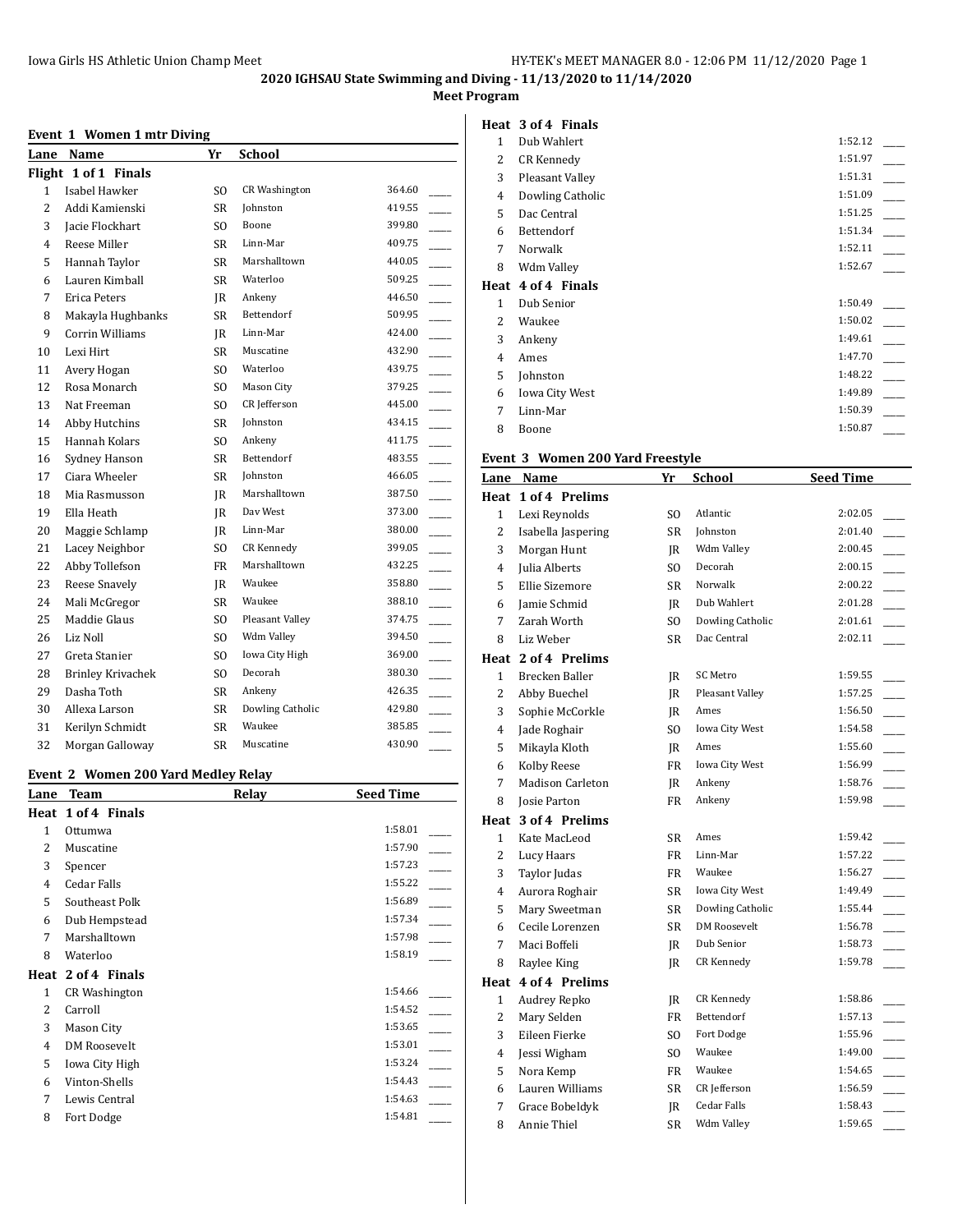#### **Meet Program**

#### **Event 4 Women 200 Yard IM**

|                | Lane Name            | Yr        | <b>School</b>        | <b>Seed Time</b> |
|----------------|----------------------|-----------|----------------------|------------------|
|                | Heat 1 of 4 Prelims  |           |                      |                  |
| $\mathbf{1}$   | Abby Jones           | SO.       | <b>CR Washington</b> | 2:18.43          |
| $\overline{2}$ | Casey Gannon         | SO.       | <b>CR</b> Kennedy    | 2:17.93          |
| 3              | Camden Habgood       | IR        | Waukee               | 2:17.58          |
| 4              | Emma Foth            | SO.       | Dowling Catholic     | 2:16.50          |
| 5              | Kate VanZee          | FR        | Wdm Valley           | 2:17.55          |
| 6              | Anne Baumann         | IR        | CR Kennedy           | 2:17.87          |
| 7              | Katie Ripley         | IR        | Bettendorf           | 2:18.41          |
| 8              | Emma Chase           | SR        | Norwalk              | 2:19.07          |
|                | Heat 2 of 4 Prelims  |           |                      |                  |
| $\mathbf{1}$   | Isabel Heller        | FR        | Dac Central          | 2:15.33          |
| $\overline{2}$ | Olivia Taeger        | IR        | Iowa City West       | 2:12.62          |
| 3              | Abby Hala            | IR        | Ames                 | 2:10.54          |
| 4              | Julia Sweetman       | SO.       | Dowling Catholic     | 2:08.25          |
| 5              | Mallory Kell         | SO.       | Waukee               | 2:09.72          |
| 6              | Aspen Cole           | FR        | Mason City           | 2:10.97          |
| 7              | Rachel Rolow         | SO.       | Ankeny               | 2:14.35          |
| 8              | Ella Wagner          | <b>SR</b> | Linn-Mar             | 2:16.41          |
|                | Heat 3 of 4 Prelims  |           |                      |                  |
| $\mathbf{1}$   | Ellie Hance          | FR        | CR Kennedy           | 2:15.24          |
| $\overline{2}$ | Kendall Mallaro      | IR        | Cedar Falls          | 2:12.12          |
| 3              | Lydia Johnston       | SR        | <b>DM Roosevelt</b>  | 2:10.31          |
| 4              | Olivia Swalley       | SO.       | Johnston             | 2:08.23          |
| 5              | Hayley Kimmel        | SO.       | Linn-Mar             | 2:08.64          |
| 6              | Makala Hajek         | SO.       | Iowa City West       | 2:10.84          |
| 7              | Sydney Jones         | SR        | <b>CR Washington</b> | 2:13.65          |
| 8              | Maia Bumgardner      | SR        | Waukee               | 2:16.06          |
| Heat           | 4 of 4 Prelims       |           |                      |                  |
| $\mathbf{1}$   | Riley Wehr           | SO.       | Bettendorf           | 2:15.14          |
| $\overline{2}$ | Adeline Li           | FR        | Wdm Valley           | 2:11.38          |
| 3              | Annie Honkamp        | FR        | Dowling Catholic     | 2:10.22          |
| 4              | Annie Galvin         | SR        | Ames                 | 2:07.64          |
| 5              | Mia Moulden          | SR        | Ames                 | 2:08.56          |
| 6              | <b>Taylor Buhr</b>   | IR        | Pleasant Valley      | 2:10.80          |
| 7              | <b>Grace Hartley</b> | SR        | Fort Dodge           | 2:12.81          |
| 8              | Jenny Geng           | SR        | Iowa City West       | 2:15.51          |

#### **Event 5 Women 50 Yard Freestyle**

| Lane | Name                | Yr        | School          | <b>Seed Time</b> |
|------|---------------------|-----------|-----------------|------------------|
|      | Heat 1 of 4 Prelims |           |                 |                  |
|      | Marley Hagarty      | <b>SR</b> | Cedar Falls     | 25.24            |
| 2    | Waren Graeve        | SR        | Lewis Central   | 25.18            |
| 3    | Caroline Walker     | SO.       | Ankeny          | 25.10            |
| 4    | Sophia Hueser       | <b>SR</b> | Waukee          | 25.04            |
| 5    | Jaylene Karolus     | IR        | Perry           | 25.09            |
| 6    | Grace Hanrahan      | <b>SR</b> | CR Kennedy      | 25.17            |
|      | Anika Snow          | <b>SR</b> | Norwalk         | 25.21            |
| 8    | Grace Veach         | IR        | Pleasant Valley | 25.24            |
|      |                     |           |                 |                  |

|                | Heat 2 of 4 Prelims |                |                       |       |
|----------------|---------------------|----------------|-----------------------|-------|
| $\mathbf{1}$   | Abby Rastetter      | SR.            | Johnston              | 24.82 |
| 2              | Alexis Henning      | IR             | Ankeny                | 24.64 |
| 3              | Melea Axman         | SR             | Carroll               | 24.30 |
| 4              | Emma Clark          | <b>SR</b>      | <b>Cedar Falls</b>    | 23.85 |
| 5              | Grace Frericks      | IR             | <b>Cedar Falls</b>    | 24.18 |
| 6              | <b>Aubrey Douds</b> | IR             | Norwalk               | 24.43 |
| 7              | Molly Gilligan      | FR             | Dub Senior            | 24.70 |
| 8              | Elizabeth Severson  | <b>SR</b>      | CR Kennedy            | 25.02 |
|                | Heat 3 of 4 Prelims |                |                       |       |
| $\mathbf{1}$   | Izzy Osborne        | IR             | Johnston              | 24.72 |
| $\overline{c}$ | Rika Yahashiri      | <b>SR</b>      | Iowa City High        | 24.58 |
| 3              | Gracie Wesselmann   | SR             | Ames                  | 24.25 |
| 4              | Hope Cvrk           | SR             | <b>SC Metro</b>       | 23.76 |
| 5              | Abby Lear           | IR             | Muscatine             | 24.13 |
| 6              | Cassie Rounds       | IR             | Dowling Catholic      | 24.38 |
| 7              | Anna Gute           | S <sub>O</sub> | Boone                 | 24.69 |
| 8              | Alyssa Witt         | S <sub>O</sub> | Bettendorf            | 24.87 |
|                | Heat 4 of 4 Prelims |                |                       |       |
| $\mathbf{1}$   | Tabitha Monahan     | IR             | Dub Senior            | 24.72 |
| $\overline{c}$ | Liz Purtle          | <b>SR</b>      | Boone                 | 24.57 |
| 3              | Payden Rafferty     | <b>FR</b>      | Waukee                | 24.20 |
| 4              | Meghan Donald       | IR             | Ames                  | 23.68 |
| 5              | Carley Caughron     | SR             | Waterloo              | 24.03 |
| 6              | Ella Hochstetler    | IR             | <b>Iowa City West</b> | 24.34 |
| 7              | Jenna Currier       | IR             | Carroll               | 24.68 |
| 8              | Maggie Carlson      | IR             | Dowling Catholic      | 24.83 |

#### **Event 6 Women 100 Yard Butterfly**

| Lane         | Name                   | Yr             | School           | <b>Seed Time</b> |
|--------------|------------------------|----------------|------------------|------------------|
| Heat         | 1 of 4 Prelims         |                |                  |                  |
| $\mathbf{1}$ | Brecken Baller         | IR             | <b>SC Metro</b>  | 1:01.92          |
| 2            | Zarah Worth            | SO.            | Dowling Catholic | 1:01.38          |
| 3            | CC Lau                 | <b>SR</b>      | Cedar Falls      | 1:00.98          |
| 4            | Molly Gilligan         | <b>FR</b>      | Dub Senior       | 1:00.55          |
| 5            | <b>Margaret Rhodes</b> | IR             | Decorah          | 1:00.95          |
| 6            | Ella Wagner            | <b>SR</b>      | Linn-Mar         | 1:01.14          |
| 7            | Karen Liu              | FR             | Iowa City West   | 1:01.82          |
| Heat         | 2 of 4 Prelims         |                |                  |                  |
| $\mathbf{1}$ | Maci Greenley          | IR             | Bettendorf       | 59.70            |
| 2            | Zoe Heiar              | SR             | Dub Wahlert      | 59.31            |
| 3            | Ella Hochstetler       | IR             | Iowa City West   | 58.81            |
| 4            | Abby McCorkle          | <b>SR</b>      | Ames             | 57.39            |
| 5            | Julia Sweetman         | S <sub>O</sub> | Dowling Catholic | 58.01            |
| 6            | Cassie Rounds          | IR             | Dowling Catholic | 58.97            |
| 7            | Brooklynn Kaster       | IR             | Johnston         | 59.47            |
| 8            | Evan Schwickerath      | SO.            | Waukee           | 1:00.30          |
| Heat         | 3 of 4 Prelims         |                |                  |                  |
| 1            | Alyssa Witt            | S <sub>O</sub> | Bettendorf       | 59.68            |
| 2            | <b>Eve Wiltse</b>      | <b>SR</b>      | Waukee           | 59.15            |
| 3            | Adeline Li             | <b>FR</b>      | Wdm Valley       | 58.30            |
| 4            | Hope Cvrk              | <b>SR</b>      | SC Metro         | 57.02            |
| 5            | Jenna Currier          | IR             | Carroll          | 57.73            |
| 6            | Mia Moulden            | SR             | Ames             | 58.85            |
| 7            | Melea Axman            | <b>SR</b>      | Carroll          | 59.45            |
| 8            | Samantha Fish          | <b>SR</b>      | Dub Hempstead    | 1:00.12          |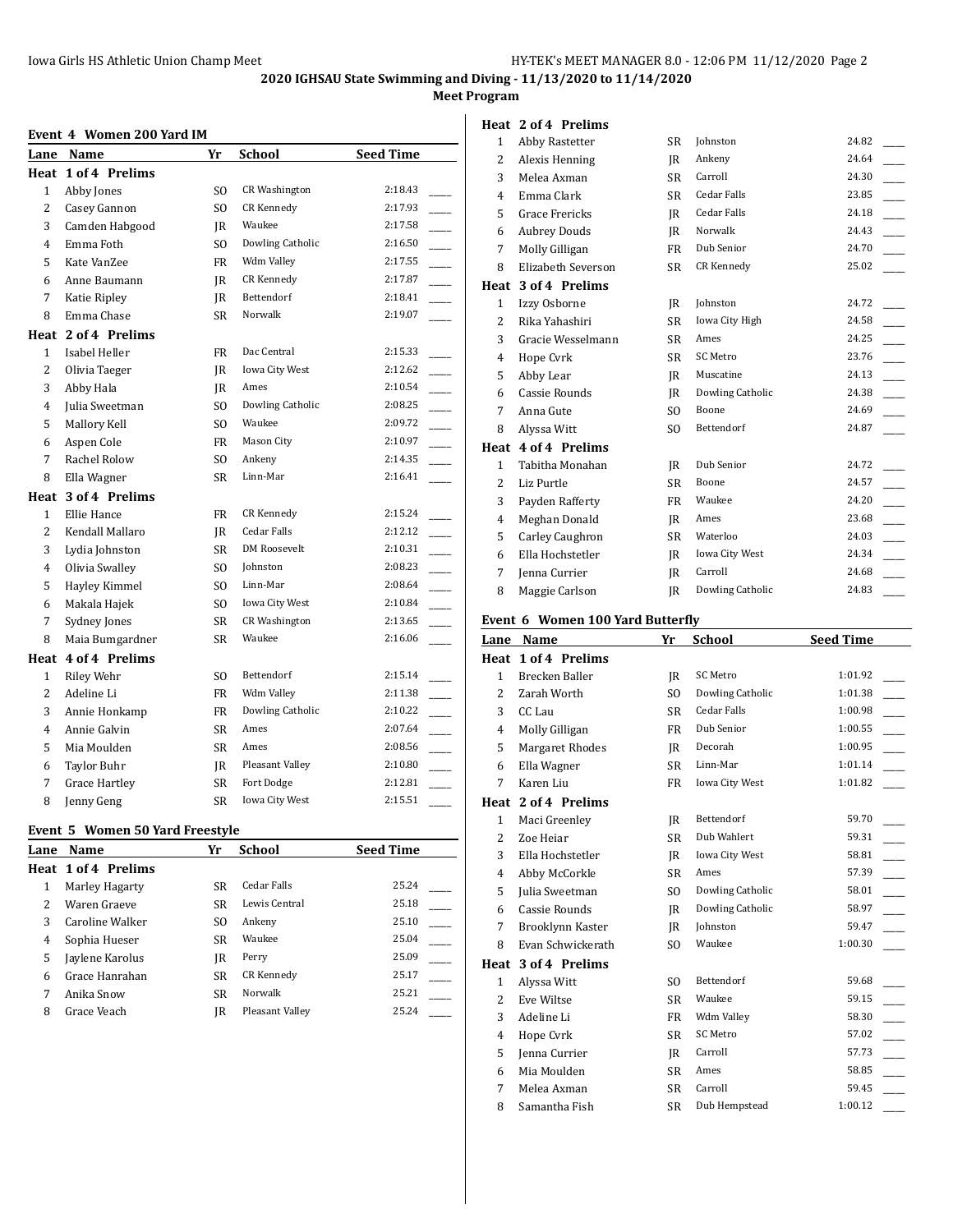**Meet Program**

## **Heat 4 Prelims (#6 Women 100 Yard Butterfly)**

|   | Jordon Kloth     | IR  | Ames           | 59.56   |  |
|---|------------------|-----|----------------|---------|--|
|   | Ava Zaugg        | SR  | Norwalk        | 59.12   |  |
|   | Mallory Kell     | SO. | Waukee         | 58.28   |  |
| 4 | Scarlet Martin   | IR  | Iowa City West | 54.11   |  |
|   | Heidi Stalkfleet | IR  | Iowa City High | 57.65   |  |
| 6 | Kendall Mallaro  | IR  | Cedar Falls    | 58.84   |  |
|   | Ellie Hance      | FR  | CR Kennedy     | 59.44   |  |
| 8 | Caroline Walker  | SO. | Ankeny         | 1:00.00 |  |

#### **Event 7 Women 100 Yard Freestyle**

| <u>Lane</u>    | Name                  | Yr             | <b>School</b>      | <b>Seed Time</b> |                |
|----------------|-----------------------|----------------|--------------------|------------------|----------------|
| Heat           | 1 of 4 Prelims        |                |                    |                  |                |
| $\mathbf{1}$   | Claire Stephenson     | JR.            | Ames               | 55.96            |                |
| $\overline{2}$ | Kristin He            | JR.            | Wdm Valley         | 55.34            |                |
| 3              | Maria Trotta          | <b>FR</b>      | CR Kennedy         | 55.26            |                |
| 4              | Jaylene Karolus       | IR             | Perry              | 55.18            |                |
| 5              | Paige Werner          | SO.            | Decorah            | 55.19            |                |
| 6              | Maggie Carlson        | JR             | Dowling Catholic   | 55.30            |                |
| 7              | Maia Bumgardner       | <b>SR</b>      | Waukee             | 55.51            |                |
| 8              | <b>Hayley Welbes</b>  | <b>SR</b>      | Dub Wahlert        | 56.02            |                |
|                | Heat 2 of 4 Prelims   |                |                    |                  |                |
| $\mathbf{1}$   | Josie Parton          | <b>FR</b>      | Ankeny             | 54.76            |                |
| $\overline{2}$ | Tabitha Monahan       | JR             | Dub Senior         | 54.41            |                |
| 3              | Mary Selden           | <b>FR</b>      | Bettendorf         | 53.42            | $\overline{a}$ |
| 4              | Meghan Donald         | IR             | Ames               | 52.94            |                |
| 5              | Nora Kemp             | FR             | Waukee             | 53.18            |                |
| 6              | Olivia Taeger         | IR             | Iowa City West     | 53.59            |                |
| 7              | Julia Alberts         | SO.            | Decorah            | 54.60            |                |
| 8              | Mia Pearson           | JR             | Ankeny             | 54.95            |                |
|                | Heat 3 of 4 Prelims   |                |                    |                  |                |
| 1              | Makala Hajek          | SO.            | Iowa City West     | 54.66            |                |
| 2              | Lauren Williams       | <b>SR</b>      | CR Jefferson       | 53.88            |                |
| 3              | <b>Aubrey Douds</b>   | JR.            | Norwalk            | 53.37            |                |
| 4              | Abby Lear             | IR             | Muscatine          | 52.73            |                |
| 5              | Anna Gute             | S <sub>O</sub> | Boone              | 53.16            |                |
| 6              | <b>Hannah Cousins</b> | FR             | Dac Central        | 53.52            |                |
| 7              | Lucy Haars            | FR             | Linn-Mar           | 54.55            |                |
| 8              | Raylee King           | IR             | <b>CR Kennedy</b>  | 54.92            |                |
|                | Heat 4 of 4 Prelims   |                |                    |                  |                |
| 1              | Waren Graeve          | <b>SR</b>      | Lewis Central      | 54.66            |                |
| 2              | Emma Clark            | <b>SR</b>      | <b>Cedar Falls</b> | 53.75            |                |
| 3              | Mikayla Kloth         | JR             | Ames               | 53.25            |                |
| 4              | Carley Caughron       | <b>SR</b>      | Waterloo           | 52.39            |                |
| 5              | Mary Sweetman         | SR             | Dowling Catholic   | 53.15            |                |
| 6              | Ellie Clark           | SR             | Dowling Catholic   | 53.44            |                |
| 7              | Gianna Stasi          | FR             | <b>Iohnston</b>    | 54.52            |                |
| 8              | Marley Hagarty        | <b>SR</b>      | Cedar Falls        | 54.92            |                |

## **Event 8 Women 500 Yard Freestyle**

| Lane         | <b>Name</b>             | Yr             | <b>School</b>         | <b>Seed Time</b> |  |
|--------------|-------------------------|----------------|-----------------------|------------------|--|
| Heat         | 1 of 4 Prelims          |                |                       |                  |  |
| $\mathbf{1}$ | Abbi Brown              | SO.            | Ankeny                | 5:30.78          |  |
| 2            | Lexi Reynolds           | SO.            | Atlantic              | 5:30.32          |  |
| 3            | Allie Nedved            | <b>FR</b>      | Dowling Catholic      | 5:27.32          |  |
| 4            | <b>Emily Brennom</b>    | SO.            | Linn-Mar              | 5:26.04          |  |
| 5            | Carly Olney             | <b>SR</b>      | Waukee                | 5:26.74          |  |
| 6            | Lilly Geelan            | <b>SR</b>      | Linn-Mar              | 5:28.59          |  |
| 7            | Leyla Kazazic           | S <sub>O</sub> | Johnston              | 5:30.75          |  |
| 8            | Lilly Weber             | IR             | Linn-Mar              | 5:30.86          |  |
|              | Heat 2 of 4 Prelims     |                |                       |                  |  |
| 1            | Katie Ripley            | JR             | Bettendorf            | 5:23.67          |  |
| 2            | <b>Taylor Matta</b>     | JR             | CR Kennedy            | 5:19.65          |  |
| 3            | <b>Brooklynn Kaster</b> | <b>IR</b>      | Johnston              | 5:12.43          |  |
| 4            | Heidi Stalkfleet        | JR             | Iowa City High        | 5:01.48          |  |
| 5            | Lydia Johnston          | <b>SR</b>      | <b>DM Roosevelt</b>   | 5:09.65          |  |
| 6            | Audrey Repko            | JR             | CR Kennedy            | 5:16.51          |  |
| 7            | Margaret Rhodes         | JR             | Decorah               | 5:22.59          |  |
| 8            | Kallie Von der Linde    | <b>IR</b>      | <b>DM Roosevelt</b>   | 5:25.46          |  |
|              | Heat 3 of 4 Prelims     |                |                       |                  |  |
| $\mathbf{1}$ | Annie Thiel             | SR             | Wdm Valley            | 5:23.64          |  |
| 2            | Ellie Sizemore          | SR             | Norwalk               | 5:17.56          |  |
| 3            | <b>Kolby Reese</b>      | FR             | Iowa City West        | 5:12.27          |  |
| 4            | Aurora Roghair          | SR             | <b>Iowa City West</b> | 4:54.35          |  |
| 5            | Taylor Judas            | <b>FR</b>      | Waukee                | 5:09.56          |  |
| 6            | Kate MacLeod            | SR             | Ames                  | 5:15.63          |  |
| 7            | Grace Bobeldyk          | IR             | Cedar Falls           | 5:21.87          |  |
| 8            | Caroline Schultz        | <b>SR</b>      | Dowling Catholic      | 5:24.97          |  |
|              | Heat 4 of 4 Prelims     |                |                       |                  |  |
| 1            | Allison He              | <b>FR</b>      | Wdm Valley            | 5:23.23          |  |
| 2            | Sophie McCorkle         | IR             | Ames                  | 5:16.60          |  |
| 3            | Gracie Wesselmann       | SR             | Ames                  | 5:09.77          |  |
| 4            | Jessi Wigham            | SO.            | Waukee                | 4:50.55          |  |
| 5            | Jade Roghair            | SO.            | Iowa City West        | 5:09.20          |  |
| 6            | Madison Carleton        | JR             | Ankeny                | 5:13.28          |  |
| 7            | <b>Riley Wehr</b>       | S <sub>O</sub> | Bettendorf            | 5:21.19          |  |
| 8            | Abby Buechel            | JR             | Pleasant Valley       | 5:24.96          |  |

#### **Event 9 Women 200 Yard Freestyle Relay**

| Lane | <b>Team</b>        | Relay | <b>Seed Time</b> |
|------|--------------------|-------|------------------|
|      | Heat 1 of 4 Finals |       |                  |
| 1    | Indianola          |       | 1:45.46          |
| 2    | Ottumwa            |       | 1:45.01          |
| 3    | Dac Central        |       | 1:44.50          |
| 4    | Waterloo           |       | 1:44.30          |
| 5    | Fort Dodge         |       | 1:44.34          |
| 6    | Spencer            |       | 1:44.79          |
| 7    | Vinton-Shells      |       | 1:45.09          |
| 8    | Marshalltown       |       | 1:45.58          |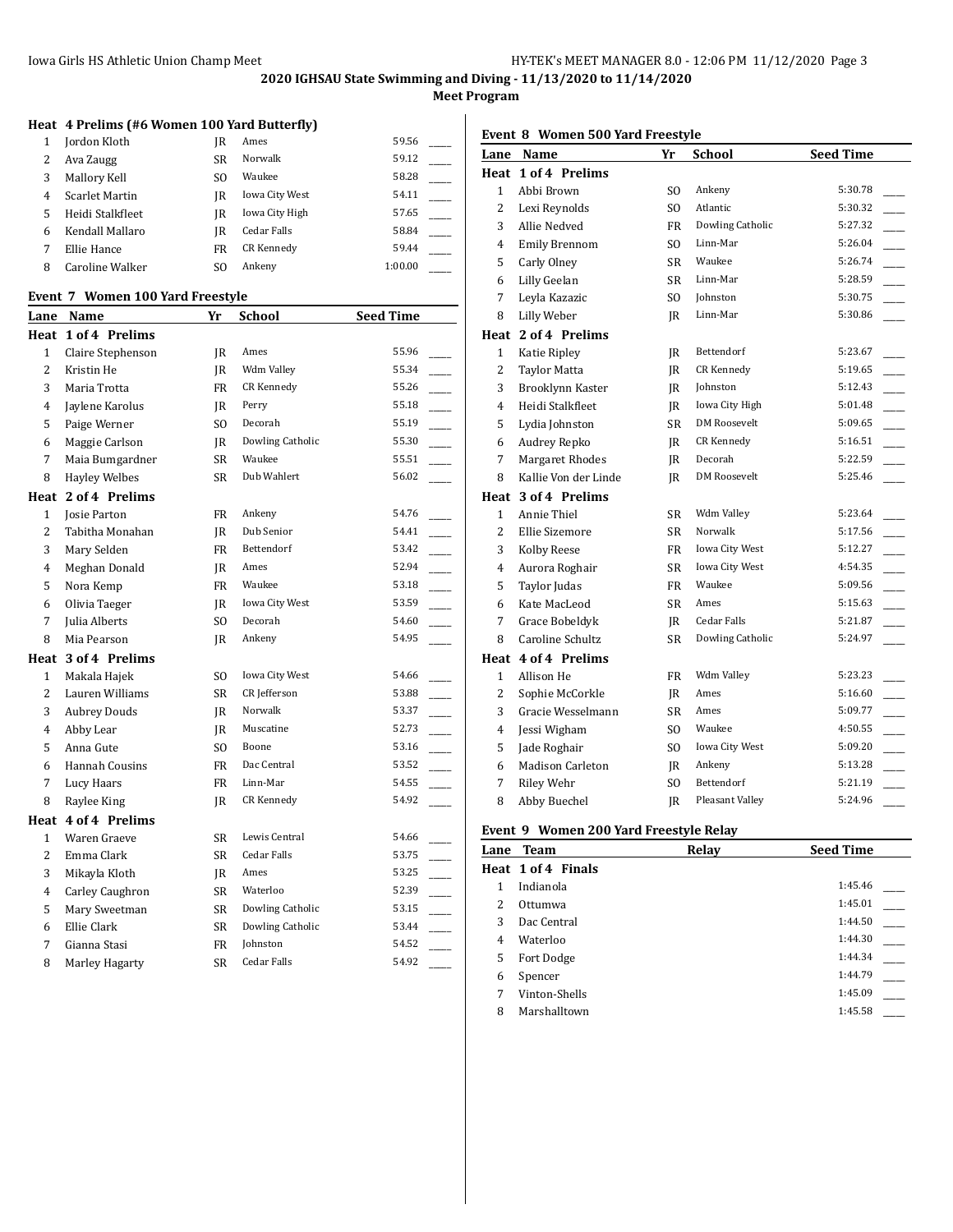## **Meet Program**

|                | Heat 2 Finals (#9 Women 200 Yard Freestyle Relay) |         |
|----------------|---------------------------------------------------|---------|
| $\mathbf{1}$   | CR Jefferson                                      | 1:44.22 |
| 2              | Mason City                                        | 1:44.18 |
| 3              | Norwalk                                           | 1:43.85 |
| 4              | Dub Wahlert                                       | 1:43.50 |
| 5              | Muscatine                                         | 1:43.80 |
| 6              | Pleasant Valley                                   | 1:43.91 |
| 7              | <b>CR Washington</b>                              | 1:44.19 |
| 8              | Lewis Central                                     | 1:44.28 |
|                | Heat 3 of 4 Finals                                |         |
| $\mathbf{1}$   | Dub Senior                                        | 1:42.73 |
| $\overline{2}$ | Johnston                                          | 1:41.36 |
| 3              | Bettendorf                                        | 1:41.11 |
| $\overline{4}$ | Dowling Catholic                                  | 1:40.76 |
| 5              | Ankeny                                            | 1:41.01 |
| 6              | Wdm Valley                                        | 1:41.32 |
| 7              | <b>SC Metro</b>                                   | 1:42.57 |
| 8              | Decorah                                           | 1:43.17 |
|                | Heat 4 of 4 Finals                                |         |
| 1              | Boone                                             | 1:39.84 |
| $\overline{2}$ | CR Kennedy                                        | 1:39.01 |
| 3              | Waukee                                            | 1:38.07 |
| 4              | Ames                                              | 1:36.73 |
| 5              | <b>Iowa City West</b>                             | 1:36.89 |
| 6              | <b>Cedar Falls</b>                                | 1:38.43 |
| 7              | Linn-Mar                                          | 1:39.32 |
| 8              | Carroll                                           | 1:40.75 |

#### **Event 10 Women 100 Yard Backstroke**

| Lane           | Name                | Yr        | <b>School</b>        | <b>Seed Time</b> |  |
|----------------|---------------------|-----------|----------------------|------------------|--|
| Heat           | 1 of 4 Prelims      |           |                      |                  |  |
| $\mathbf{1}$   | Avery Schmidt       | SO.       | Dub Wahlert          | 1:01.83          |  |
| $\overline{2}$ | Kate Edgerton       | IR        | Mason City           | 1:01.49          |  |
| 3              | Kaitlyn Vantiger    | <b>FR</b> | Dub Senior           | 1:01.38          |  |
| 4              | Rachel Rolow        | SO.       | Ankeny               | 1:01.18          |  |
| 5              | Allison He          | FR        | Wdm Valley           | 1:01.30          |  |
| 6              | Sydnie Collins      | <b>FR</b> | Lewis Central        | 1:01.46          |  |
| 7              | Maci Greenley       | IR        | Bettendorf           | 1:01.62          |  |
| 8              | Anne Baumann        | IR        | CR Kennedy           | 1:01.90          |  |
|                | Heat 2 of 4 Prelims |           |                      |                  |  |
| $\mathbf{1}$   | Eve Wiltse          | <b>SR</b> | Waukee               | 1:00.13          |  |
| 2              | Abby Wilcox         | FR        | Dowling Catholic     | 59.38            |  |
| 3              | Ellie Clark         | <b>SR</b> | Dowling Catholic     | 58.43            |  |
| 4              | Cecile Lorenzen     | SR        | <b>DM Roosevelt</b>  | 56.55            |  |
| 5              | Payden Rafferty     | FR        | Waukee               | 58.08            |  |
| 6              | Abby McCorkle       | SR        | Ames                 | 58.95            |  |
| 7              | Liz Purtle          | SR        | Boone                | 59.88            |  |
| 8              | Gianna Stasi        | FR        | Johnston             | 1:00.94          |  |
| Heat           | 3 of 4 Prelims      |           |                      |                  |  |
| $\mathbf{1}$   | Grace Veach         | IR        | Pleasant Valley      | 1:00.09          |  |
| 2              | Abby Rastetter      | SR        | Johnston             | 59.33            |  |
| 3              | Evan Schwickerath   | SO.       | Waukee               | 58.26            |  |
| $\overline{4}$ | Annie Galvin        | <b>SR</b> | Ames                 | 56.40            |  |
| 5              | Abby Hala           | IR        | Ames                 | 57.83            |  |
| 6              | Carlee Wilkins      | FR        | Iowa City West       | 58.68            |  |
| 7              | Sydney Jones        | <b>SR</b> | <b>CR Washington</b> | 59.79            |  |
| 8              | Morgan Hunt         | IR.       | Wdm Valley           | 1:00.93          |  |
|                |                     |           |                      |                  |  |

|               | Heat 4 of 4 Prelims |           |                       |         |  |
|---------------|---------------------|-----------|-----------------------|---------|--|
|               | Willow Larsen       | <b>FR</b> | Fairfield             | 59.88   |  |
| $\mathcal{L}$ | Caroline Schultz    | SR        | Dowling Catholic      | 59.24   |  |
| 3             | Hannah Cousins      | FR        | Dac Central           | 58.12   |  |
| 4             | Scarlet Martin      | IR        | <b>Iowa City West</b> | 55.85   |  |
| 5.            | Grace Frericks      | IR        | Cedar Falls           | 56.94   |  |
| 6             | Alexis Henning      | IR        | Ankeny                | 58.52   |  |
| 7             | Samantha Fish       | SR        | Dub Hempstead         | 59.71   |  |
| 8             | Abbi Brown          | SΟ        | Ankeny                | 1:00.62 |  |

## **Event 11 Women 100 Yard Breaststroke**

| Lane           | Name                | Yr             | School               | <b>Seed Time</b> |
|----------------|---------------------|----------------|----------------------|------------------|
|                | Heat 1 of 4 Prelims |                |                      |                  |
| $\mathbf{1}$   | Regan Peter         | SR             | Boone                | 1:11.09          |
| 2              | Katie Brown         | SR             | Ankeny               | 1:10.82          |
| 3              | Ariana Yaklich      | SR             | Dub Wahlert          | 1:10.54          |
| $\overline{4}$ | Camden Habgood      | IR             | Waukee               | 1:10.29          |
| 5              | Emma Chase          | SR             | Norwalk              | 1:10.42          |
| 6              | Taylor Halverson    | SO.            | Mason City           | 1:10.57          |
| 7              | Baylee Lehmann      | <b>FR</b>      | Cedar Falls          | 1:10.99          |
| 8              | Abby Jones          | SO.            | <b>CR Washington</b> | 1:11.28          |
|                | Heat 2 of 4 Prelims |                |                      |                  |
| $\mathbf{1}$   | Maci Boffeli        | JR             | Dub Senior           | 1:09.33          |
| 2              | Grace Broderick     | SR             | Wdm Valley           | 1:08.62          |
| 3              | Rika Yahashiri      | SR             | Iowa City High       | 1:07.86          |
| 4              | <b>Taylor Buhr</b>  | JR             | Pleasant Valley      | 1:06.41          |
| 5              | Aspen Cole          | <b>FR</b>      | Mason City           | 1:07.57          |
| 6              | Kate VanZee         | <b>FR</b>      | Wdm Valley           | 1:08.44          |
| 7              | Ella Zillmer        | JR             | Bettendorf           | 1:09.13          |
| 8              | Kristin He          | JR             | Wdm Valley           | 1:10.26          |
|                | Heat 3 of 4 Prelims |                |                      |                  |
| $\mathbf{1}$   | <b>Emily Donald</b> | SR             | Ames                 | 1:09.25          |
| 2              | Zoe Heiar           | SR             | Dub Wahlert          | 1:08.55          |
| 3              | Anja Peck           | FR             | Ankeny               | 1:07.66          |
| $\overline{4}$ | Olivia Swalley      | SO.            | Johnston             | 1:06.06          |
| 5              | Annie Honkamp       | FR             | Dowling Catholic     | 1:07.51          |
| 6              | Emma Foth           | SO.            | Dowling Catholic     | 1:08.12          |
| 7              | Kylie Brown         | SO.            | Lewis Central        | 1:09.07          |
| 8              | Isabel Heller       | <b>FR</b>      | Dac Central          | 1:09.40          |
|                | Heat 4 of 4 Prelims |                |                      |                  |
| $\mathbf{1}$   | Marina Mihura       | JR             | Waukee               | 1:09.21          |
| 2              | Grace Hartley       | SR             | Fort Dodge           | 1:08.51          |
| 3              | Sophia Hueser       | SR             | Waukee               | 1:07.61          |
| 4              | Hayley Kimmel       | SO.            | Linn-Mar             | 1:05.55          |
| 5              | Eileen Fierke       | S <sub>O</sub> | Fort Dodge           | 1:07.47          |
| 6              | <b>Brooke Moser</b> | JR             | Spencer              | 1:08.04          |
| 7              | Torin Lackmann      | <b>SR</b>      | Norwalk              | 1:08.87          |
| 8              | Erica Peters        | JR             | Ankeny               | 1:09.38          |